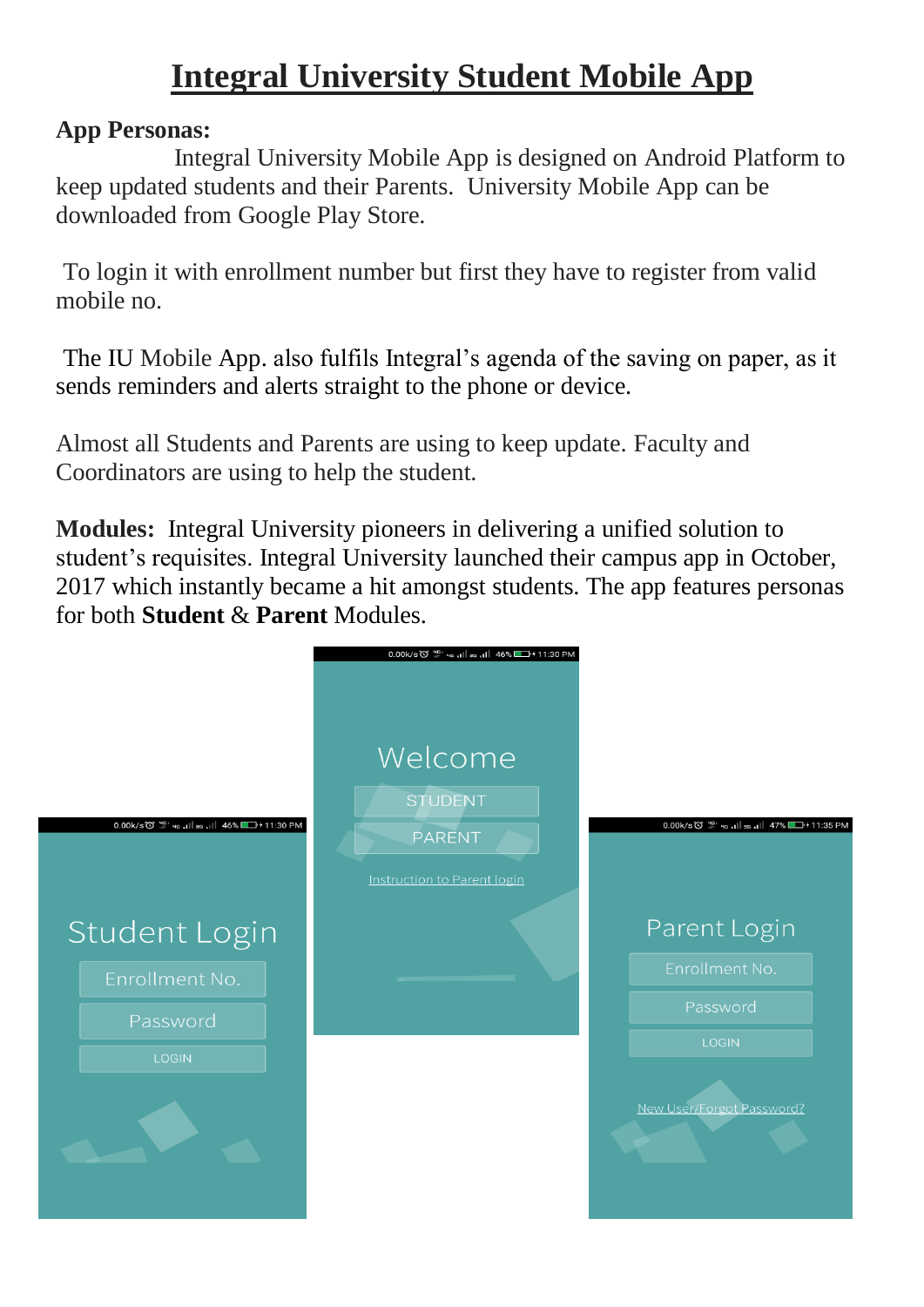

### **Student Module Features:**

- My Timetable: Students can get their daily time table in this tile.
- News & Notices: Student can get latest General as well as Departmental news and notices.
- Class Attendance: Students can check their cumulative as well as subjectwise attendance.
- Fee  $\&$  Dues: This tile shows latest status of due fee and fine.
- Feedback: Feedback on various fixed parameters can be submitted from this feature.
- Academic Calendar: Latest academic calendar is available on single click.
- Question Paper: Previous paper is listed to download in this option.
- CCG&D News: Students can know about latest Job-Post News.

## **Parent Module Features:**

- Timetable
- News & Notices
- Attendance
- $\bullet$  Fee  $\&$  Dues
- Assessment
- Academic Calendar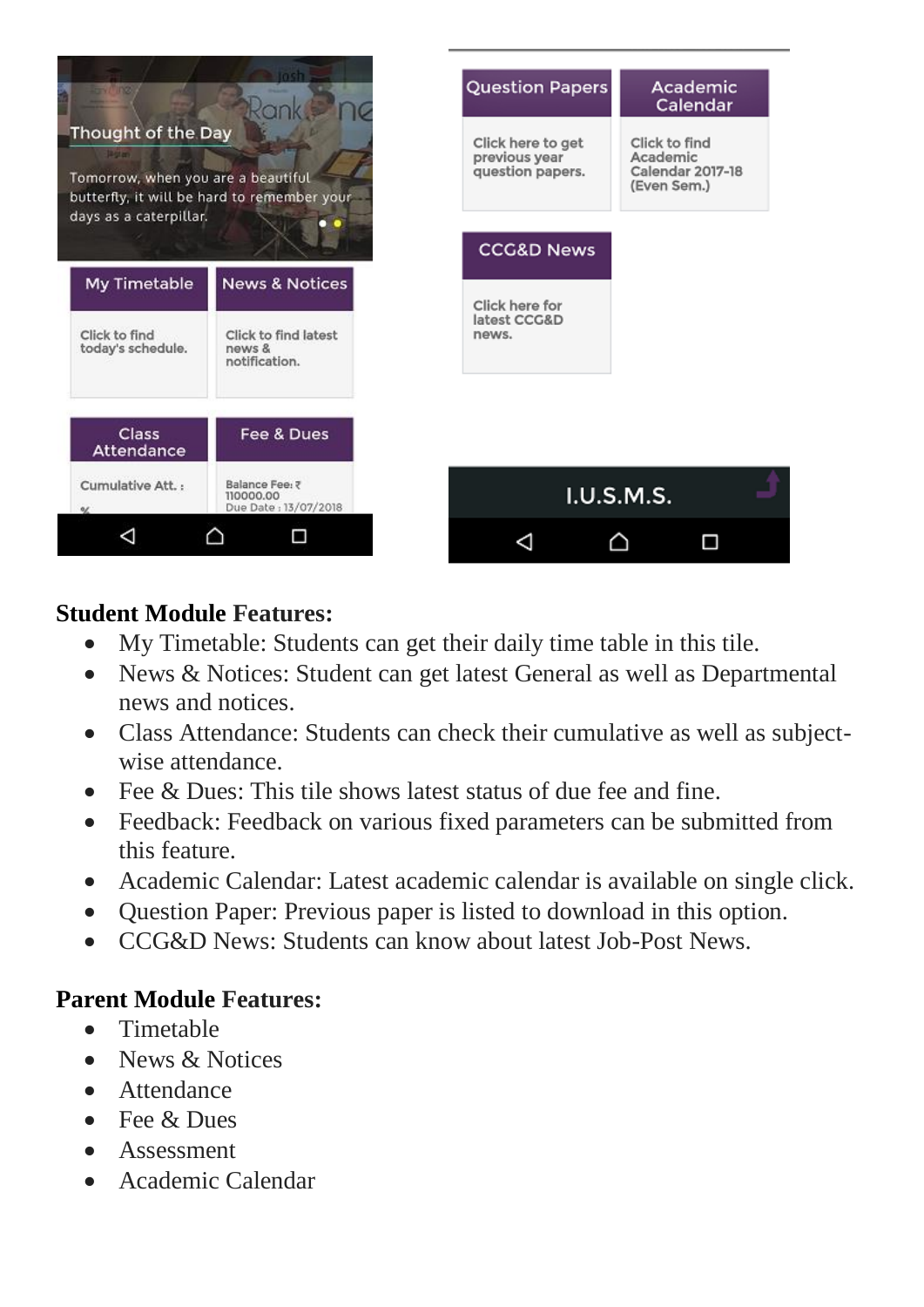

| S.No             | Period    | Sub Code      |
|------------------|-----------|---------------|
| 1                | P3        | <b>AG101P</b> |
| $\overline{2}$   | P4        | <b>AG101P</b> |
| 3                | <b>P5</b> | CA111         |
| $\boldsymbol{A}$ | P6        | AG105P        |
| 5                | P7        | AG105P        |

|  | AILNDANCE |  |
|--|-----------|--|
|  |           |  |

|               |                  | S.No SubCode Held Present |
|---------------|------------------|---------------------------|
| LN102         | 6                | 6                         |
| AG101         | 9                | 7                         |
| <b>CA111</b>  | 4                | 1                         |
| AG102         | $\boldsymbol{A}$ | 4                         |
| <b>BM121</b>  | 11               | 11                        |
| AG103         | 11               | 9                         |
| AG104         | 9                | 8                         |
| AG105         | 9                | 8                         |
| <b>HT111</b>  | 10               | 10                        |
| <b>AG101P</b> | 10               | 10                        |
| <b>CA111P</b> | 10               | 10                        |
| AG104P        | 12               | 10                        |
| <b>AG105P</b> | 4                | 4                         |
| AG103P        | 6                | 6                         |
| <b>LN102P</b> | 10               | 10                        |
| HT111P        | 6                | 6                         |
|               |                  |                           |

# **News & Notices** Notification V. Departmental News V



### Center for Career Guidance & Development

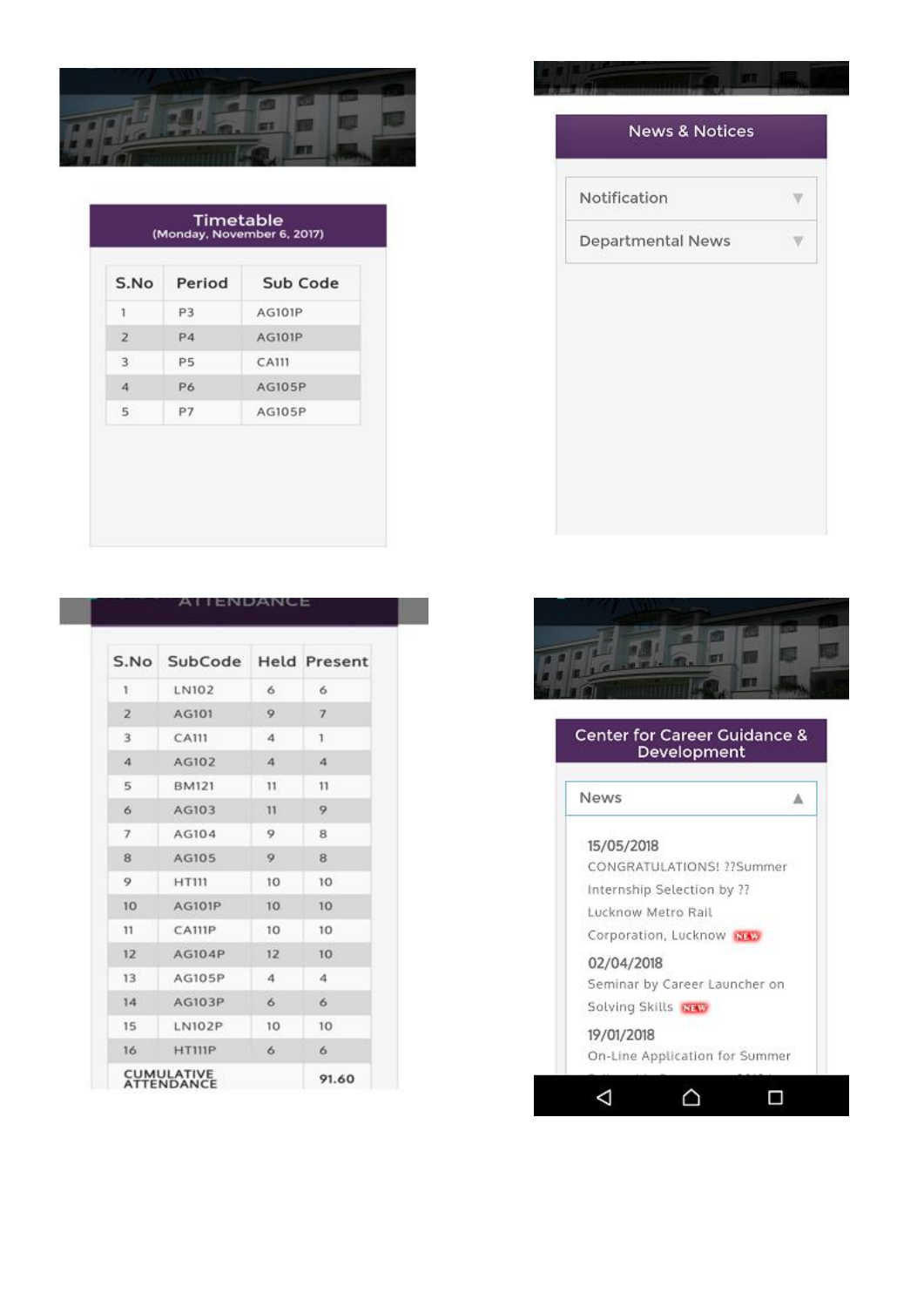**Login to Parent Module** clicks on Parent Button and enter Enrollment No of your child and Password you generated.





**For First Time Login to Parent Module** Click on the instruction parent login link on the main screen of the App.